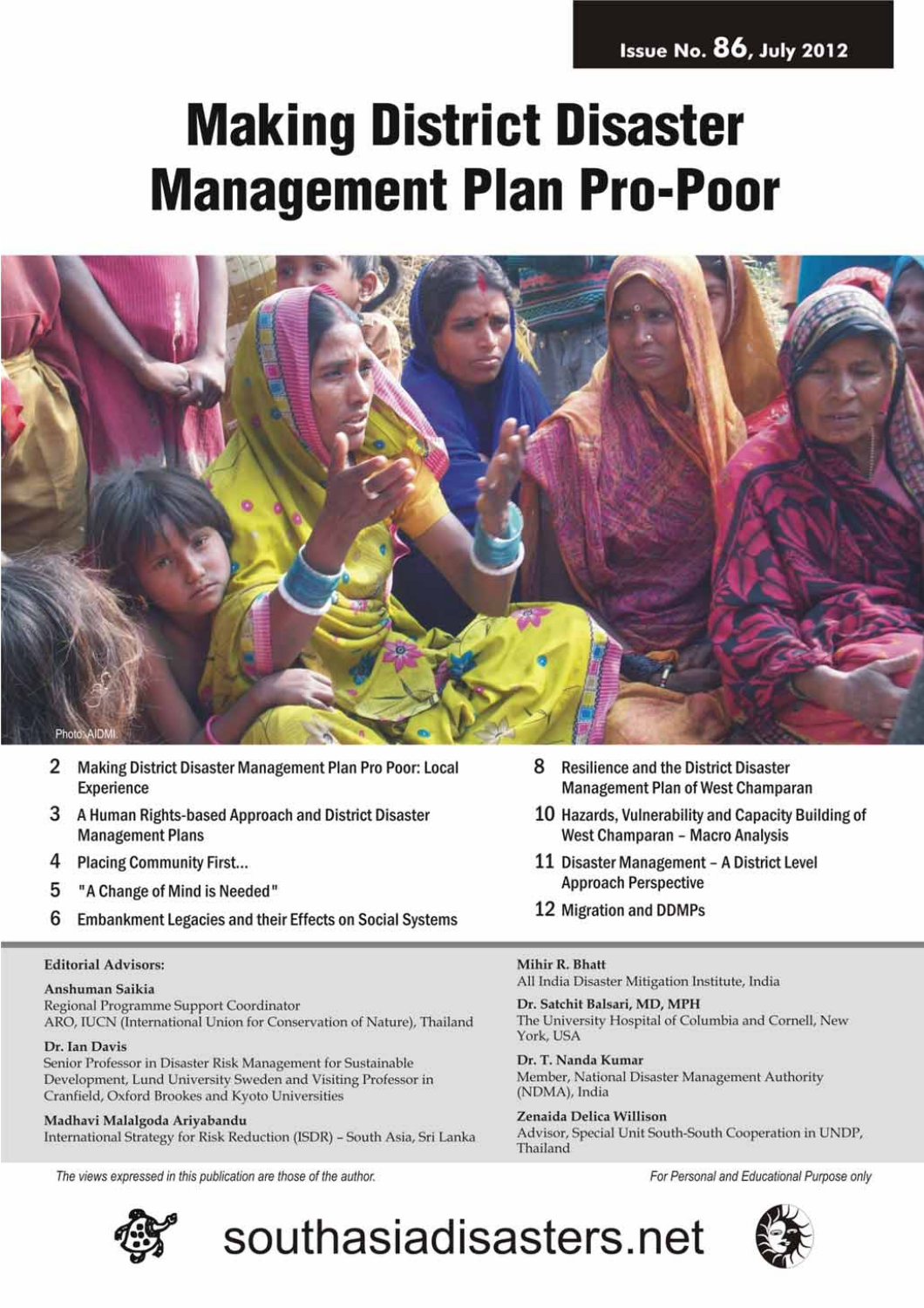#### THEMATIC

### Making District Disaster Management Plan Pro Poor: Local Experience

Governments around the world<br>
play a pivotal role in today's historic effort to achieve the Millennium Development Goals (MDGs). Disaster-proofing development is one of the most costeffective investments in poverty reduction that a country can make. Time and again, the poor fall victim to, or see schools, hospitals, homes and whole livelihoods destroyed by floods, earthquakes or other natural hazards. Yet this reversal and destruction of development gains are mostly avoidable.

The MDGs have widely benefitted children and young people. But it is still a major unfinished business as the achievements of the MDG 2015 did not go with expected rates. There are as well emerging and neglected issues, such as growing urbanisation and insufficient investment of efforts in disaster risk reduction and climate change adaptation, that must be addressed boldly in the post–2015 development agenda to ensure a world fit for children.

A starting point in the context of India will be to strengthen disaster preparedness and disaster risk reduction effort at the forefront district level. A critical review of district disaster management plans and identification of bottlenecks in implementation needs to be done when applying the pro-poor lens. Making disaster risk reduction an essential part of poverty reduction strategies outlined in DM plans at the district level will protect and enrich the poor by increasing their disaster resilience. Such approaches will include the broad involvement of



Women and children are the key stakeholders to make DDMP inclusive.

communities, especially the most vulnerable and marginalised, as active participants in the revision processes of the DDM plans in taking their opinion and suggestions on how resilience can be improved. It is essential that communities have the opportunity to plan for themselves. Such approach will safeguard development investments. This will require the transfer of funds, technology and knowledge to the most vulnerable communities through multi-stakeholder and multi-disciplinary collaboration and partnerships at all levels.

Particular attention needs to be gives to involving women and children as active participants. Empowering women and children in disaster risk reduction decision-making, especially for community development, natural resource management, drought-prevention, water management and subsistence agriculture, will accelerate the achievement of the MDGs. Making schools, health facilities, and water and sanitation infrastructure disaster resilient will protect access to universal education, and primary health and emergency care. It will also help lower infant mortality, improve maternal health, and safeguard efforts to eradicate major diseases. Curbing rapid and illplanned urban growth will decrease disaster risks.

Giving a voice to the poor and designing pro-poor plans and policies is a guarantee for success as each human being wants to live in safe environment. Communities are also best placed to offer innovative, cost effective solutions. We must listen to the most deprived to ensure the preservation of development gains.

**– Margarita Tileva,** United Nations Children's Fund (UNICEF)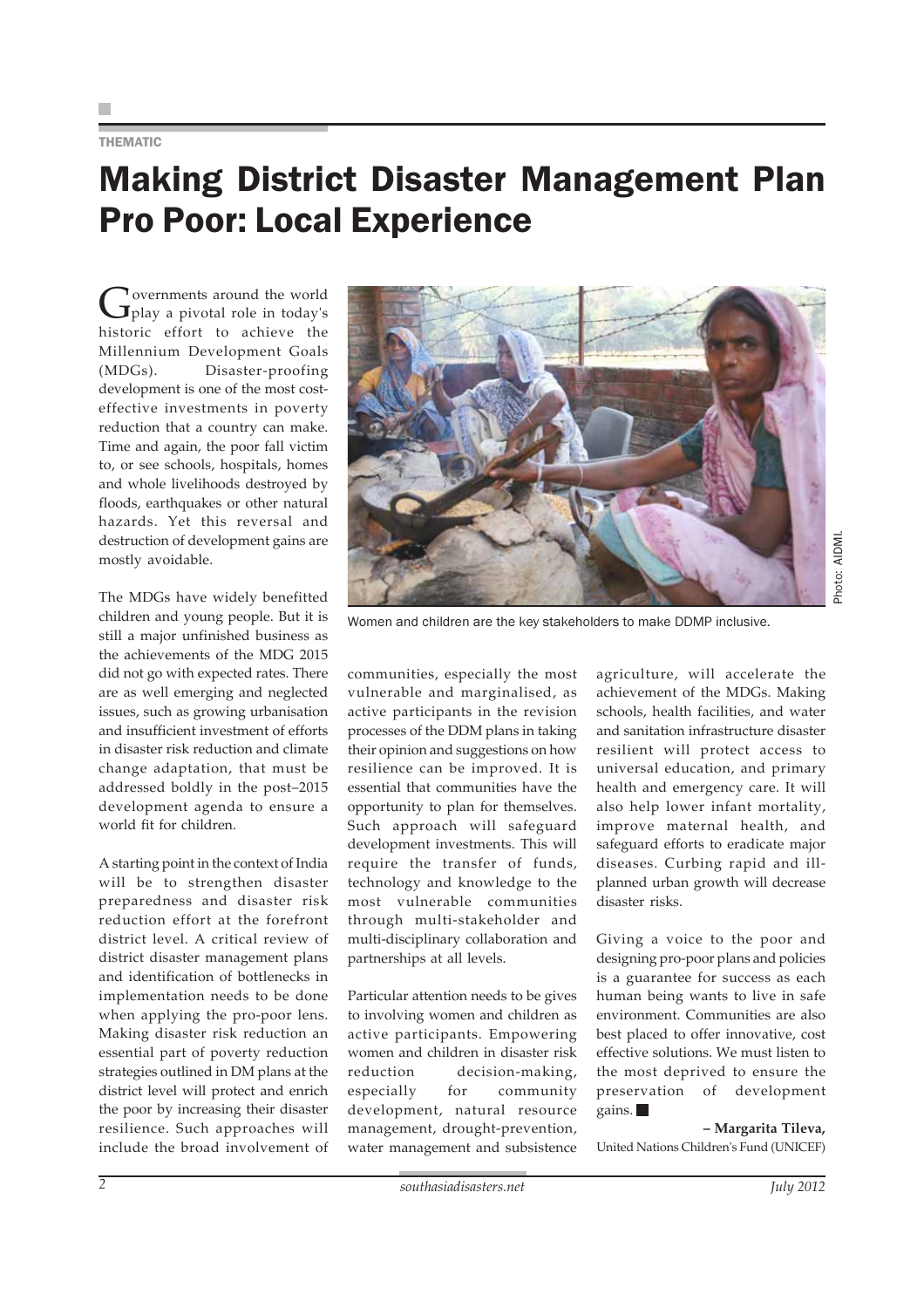### ADVOCACY

### A Human Rights-based Approach and District Disaster Management Plans

Developing disaster<br>management plans at the local level is the right thing to do. While national policies and plans are essential, when a disaster occurs it is almost always local communities and local authorities who are on the front line of response. Such planning processes should include both measures to reduce the risks of disasters and to enable an effective response when disasters do happen. And there are ways to ensure that such plans and policies respect the human rights of affected communities. In our work to promote a rights-based approach to disaster management, we have found that one of the most important components is to simply raise awareness among communities and political leaders of rights issues. People shouldn't lose their basic human rights when a disaster occurs!

International guidelines on protecting people in situations of natural disasters<sup>1</sup> identify four categories of rights which should be upheld when planning for, responding to or recovering from a disaster. In a sense they form a sort of checklist which can be used when evaluating disaster management plans.

First is the imperative to protect the lives, security and physical integrity of persons affected by disasters and to uphold family unity. This group of rights directs attention to lifesaving measures, such as evacuations and protection against the secondary impacts of natural disasters. People sometimes need to be moved from

areas where their lives are at risk but they need to be moved in a way that upholds their rights. Measures should be taken to ensure that families are not separated and that people are safe when they live in temporary shelters, with families or among communities. And people also need to be protected against violence, including gender-based violence, which unfortunately often increases in the aftermath of a conflict.<sup>2</sup>

Secondly, there is an imperative to protect rights related to the provision of food, health, shelter and education in the aftermath of a disaster and to do so in ways that uphold the rights of affected people. This means that particular attention must be paid to groups who are particularly vulnerable and marginalised and to ensure that assistance is provided to people on the basis of need and is not discriminatory in nature.



Rights of old-aged people in emergencies cannot be neglected.

A third set of rights relates to housing, land and property; restoration of livelihoods; and secondary and higher education. Issues around land and property are particularly contentious in many parts of the world and women (particularly widows) and orphaned children often need particular assistance to reclaim housing or land deeds after a disaster. Rehabilitation of livelihoods after a disaster requires not only political commitment and technical expertise, but also a sensitivity to the needs and rights of particular groups.

Finally, there is a set of rights related to documentation, freedom of movement, and to civil and political rights that need to be upheld, particularly as time goes on.

In applying a rights-based approach to disaster management, the issues of information and participation of affected communities are crucial. People have a right to information and a right to participate in decisions that affect their lives – including preparedness training and measures to reduce the risks of disasters. These are not 'luxuries' to be considered after basic needs have been met, but should be incorporated into all phases of disaster management. Moreover, experience has shown that supporting community participation isn't just the morally right thing to do–it also results in more effective disaster preparedness, response and recovery.

> **– Elizabeth Ferris,** Brookings-LSE Project on Internal Displacement

1 IASC Operational Guidelines on the Protection of Persons in Situations of Natural Disasters, 2011, http:// www.brookings.edu/research/reports/2011/01/06-operational-guidelines-nd

<sup>2</sup> See Canadian Red Cross, "Predictable, preventable: Overcoming the challenges of violence during and after disasters", http:/ /www.redcross.ca/article.asp?id=42867&tid=001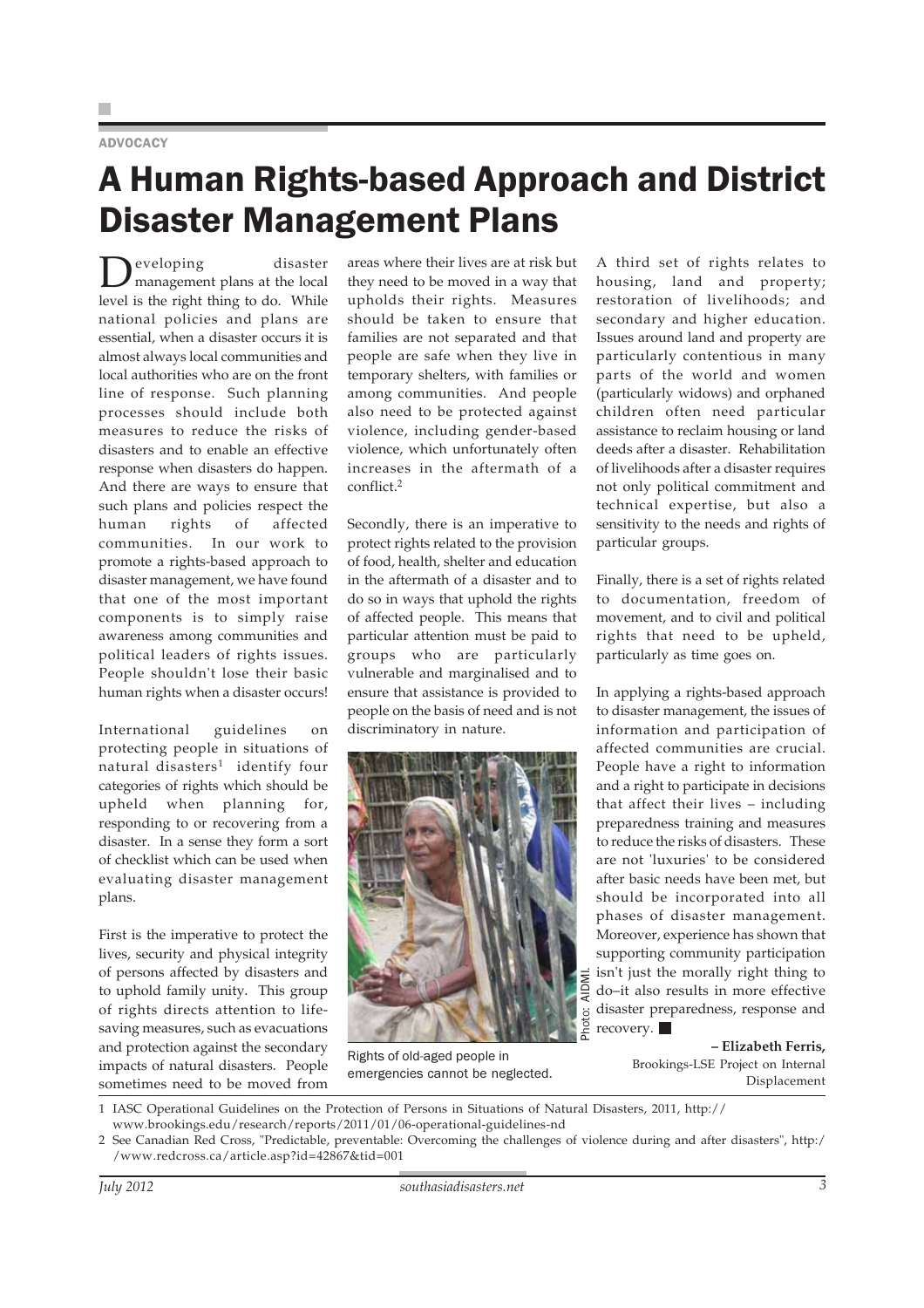ORGANISATIONAL EXPERIENCE SHARING

## Placing Community First...

Community involvement in designing DDMP is equally important as the other stakeholders. Caritas India has wide experience in implementing program with a close involvement different communities especially *Dalits* and Tribals.

During any planning process, the affected people are treated merely as beneficiaries. They are deprived of any opportunity to participate in decision-making processes meant for them.

Caritas India under Community Managed Disaster Risk Reduction (DMDRR), this aspect has been challenged in a major way. It has been argued that the affected people have traditional wisdom, accumulated over years, as they have experienced hazards over many years. This knowledge needs to be integrated in the formal planning process. Traditional planning process does not allow sharing of such knowledge. It has been identified that as the affected people may not be able to present

their ideas in same way, as planners would do. It is important to use a technique that would facilitate them to articulate their ideas in a comprehensible manner. In this process, tools of Participatory Learning and Action are used to involve the community in information sharing and decision making processes.

Experiences show that these exercises not only allow retrieving knowledge from the local community but also instill in them a sense of confidence and changing mindsets. The involvement of excluded community is given importance, especially validating the information with community leaving in isolation.

Participatory Disaster Risk Assessment is a process oriented technique that provides an opportunity to the concerned people (affected people) to participate in different exercises/ discussions so that they can develop an in-depth understanding on the various aspects

pertaining to their village/slum/ ward. While participating in these exercises, people get a chance to explore, understand and draw lessons on various aspects of the concerned issue. It enables people to do their own analysis and develop their own points of view in a more informed way. The exercises are designed in such a way that different kinds of data/information that is required for taking appropriate decision or to prepare plan of action, implementation and monitoring, emerges through these discussions. As the entire process is participatory, people get aware why certain decisions are taken and take ownership of such decisions. This has proven to be a useful technique to tap the potential of the people. The picture of community can be changed though this process of community involvement. Involvement of community is assessment and planning exercise will make the DDMP pro poor.

> **– Girish Peter** State Officer, Caritas India, Bihar

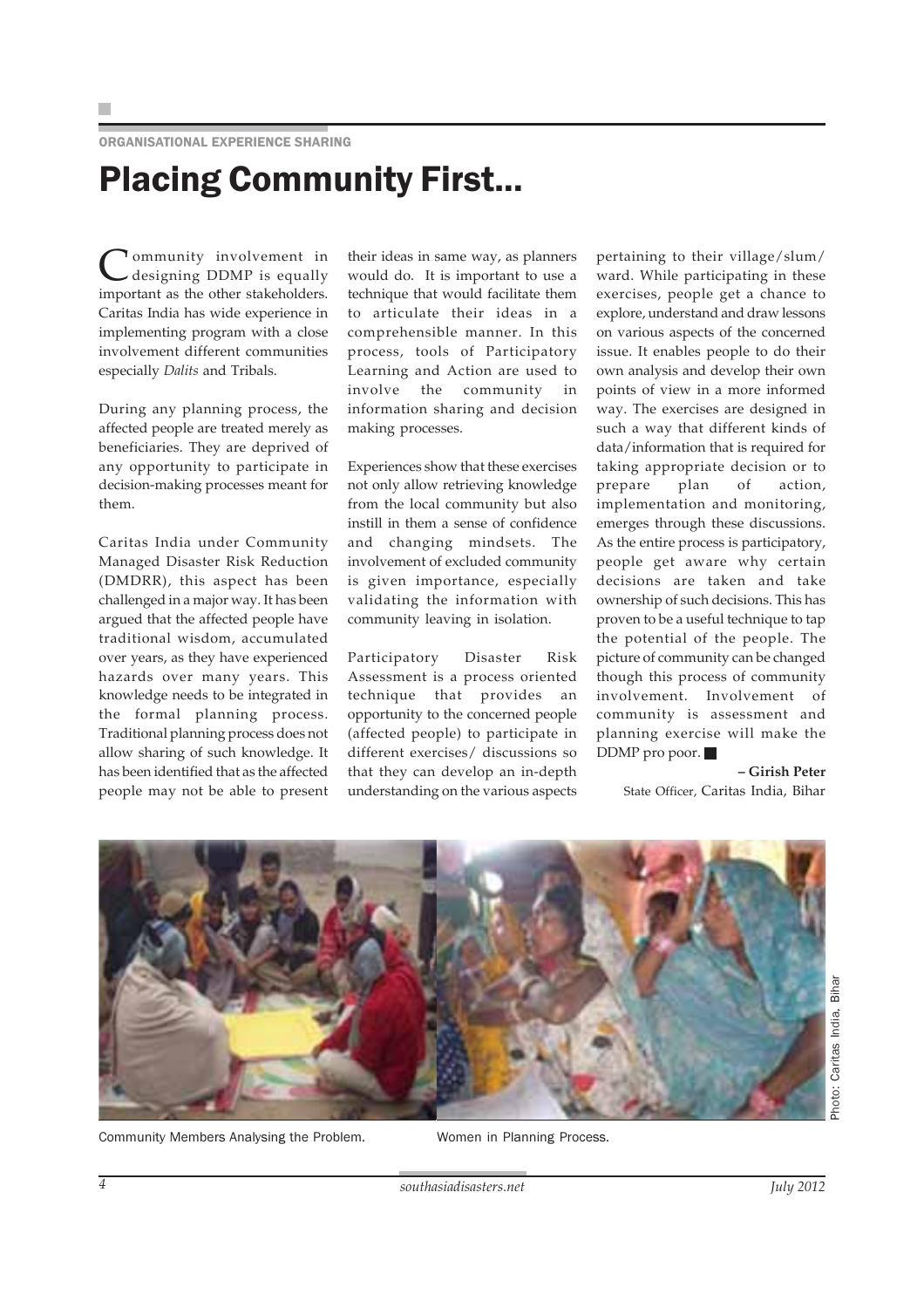INFORMATION SHARING

### "A Change of Mind is Needed"

*Ecosystem-based Adaptation and Disaster Risk Reduction Measures in West Champaran*

Ecosystem-based climate change adaptation (CCA) and disaster risk reduction (DRR) are approaches that build resilience and reduce the vulnerability of local communities to disasters through the use of natural resources. These natural resources are considered as ecosystem services, and they can include both natural or managed ecosystems. The ecosystem services contributing to CCA and DRR were identified in three villages in West Champaran district of the state of Bihar in order to find out sustainable strategies for the District Disaster Management Plan (DDMP).

The role of ecosystem services in supporting adaptation to climate change is a relatively new issue in the scientific arena. There is currently a global discussion going on, exploring whether ecosystem-based solutions can be more cost-effective and beneficial for societies than adaptation measures that are technical or infrastructural in their nature. Although the scientific evidence base relating to the role of ecosystem services in reducing vulnerabilities to many disasters is nascent, investment in natural ecosystem management has long been used to reduce the risk of disaster. Ecosystems can be seen as contributing in two ways. Firstly, they can reduce the physical exposure to a natural hazard by serving as a barrier or buffer. Secondly, ecosystems can reduce peoples' vulnerability to hazards by providing essential goods and livelihoods.

Bihar is not just one of the poorest but also one of the most disasterprone states of India. It lies in the Himalayan catchment in the foothills

of Nepal. The state is especially prone to severe floods every year, affecting 22 of its 38 districts.

West Champaran district is the northern-most district of Bihar. The main source of income in the district is agriculture. Floods are the main hazard in West Champaran: the floods occur in July after the rainy season has started and they may continue until September. While the largest river, Gandak, floods for several weeks, the smaller Sikrahana brings flash floods that last only for 2-3 days. The major problem on the banks of Gandak is erosion and siltation. During the floods, many people migrate to other villages and cities. Floodwater damages houses, warehouses and belongings, kills domestic animals and leads to displacements and even human trafficking when children are separated from their parents. The crops that are exposed to flooding are rice and sugarcane all the other crops are harvested before the floods occur.

The ecosystems that contribute to adaptation and disaster risk reduction in the three villages are mainly managed ecosystems. None of the villages had forest or other natural ecosystems in their respective areas.

 Bamboo is one of the most important ecosystem services in the villages as it provides material for houses, warehouses and shelters. The roots of bamboo plants are deep so they are used in erosion control. The leaves are also an important source of food for animals during the floods.

Bamboo grows quickly and does not require fertilisers or pesticides. It is

seldom affected by flood. Bamboo is also very easy to reproduce and grow. Furthermore, households can earn additional income from selling the bamboo they do not need for themselves. The downside of bamboo is that it suffocates other plants so it cannot be grown together with e.g. edible plants. The availability of land may also restrict the possibilities for growing bamboo.

Two of the studied villages are taking part in an experiment by Bettiah Sewa Kendra on flood-tolerant rice variety Swarna Sub1. Swarna Sub1 has a gene from a weed and it is expected to survive 14-15 days submerged. If the results of the experiment are promising, the farmers are expected to change from the conventional hybrid variety into Swarna Sub1. At the moment the price of the seeds are said to be the same as that of the conventional Swarna rice.

Trees are important in preventing erosion on the riverbanks. However, the village communities had not been planting trees themselves. All the trees for prevention of erosion were planted as part of governmental job scheme and mainly on the artificial embankments. The trees included also fruit trees such as mango and guava.

Sugarcane is often mentioned as more flood-tolerant than rice since it can tolerate flooding for 3-5 days. Because the flooding in one of the villages was more short-term than in the other two villages, the farmers changed successfully from rice to sugarcane. The sugarcane, however, requires nearby sugar mills in order to be profitable and there were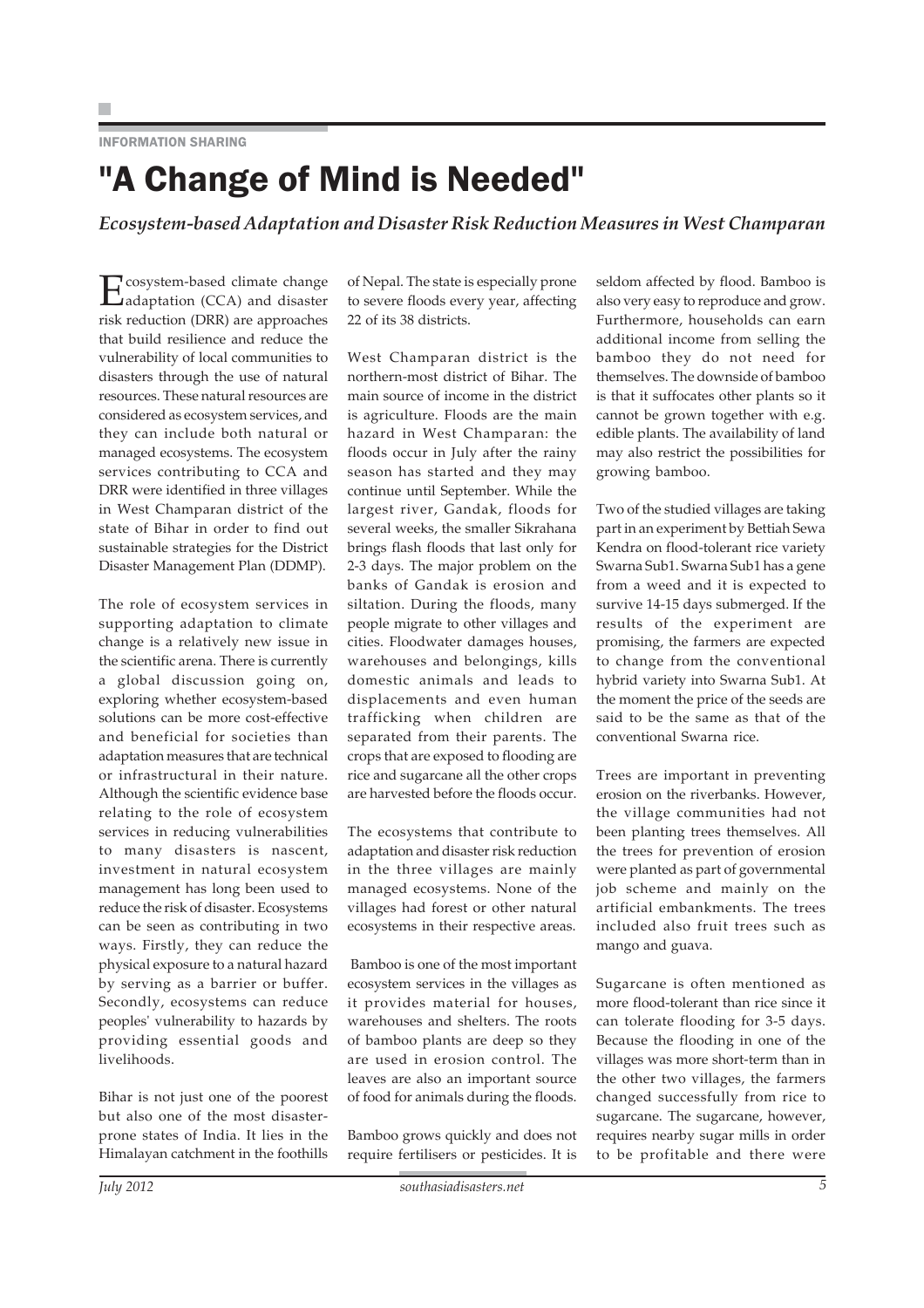significant differences in people's access to sell their sugarcane to the mills. It was mentioned that "powerful people" can sell their sugarcane to the mills at a better price than the others, who have to sell it at the local market with a smaller profit.

Overall, the ecosystem-based solutions were not emphasised by the communities or government actors. The approach was novel also to the NGOs working in West Champaran. It was notable that there is a high dependency among the people on the government or NGO programmes and a lack of community-based action and solutions.

Ecosystem-based solutions was sometimes considered as "too simplistic", or beneficial only to the environment and not to the people. As one of the NGO representatives said, "A change of mind is needed" although ecosystem-based solutions are not a panacea either, it should be recognised that healthy ecosystems have a positive impact on people and livelihoods in a long run.

The DDMPs should have a focus on adaptation and risk reduction. The districts should do comprehensive ecosystem assessments and study their role in disaster risk reduction.

While the projections of the impacts of climate change in Himalayan region have still low confidence according to the Intergovernmental Panel on Climate Change, the DDMP should address the possibility of variation in monsoons and increased precipitation. After all, climate change potentially increases the vulnerability of the poor and those dependent on natural resources, especially agricultural farmers.

**– Maaria Haikarainen,** King's College London INFORMATION SHARING

### Embankment Legacies and their Effects on Social Systems

*A Case Study of West Champaran, Bihar*

atural hazards can lead to disasters through the actions of human interventions. Artificial embankments or "bunds" are technical forms of flood management. They are constructed to protect people and assets from river flooding. However, there is a spectrum of opinion regarding the benefits and disadvantages of employing them as a means of flood protection.

This summary looks at the villages of Pujaha, Godhia and Badiya Tola in West Champaran, Bihar. They were all once protected by artificial embankments that have since failed with many repercussions on the social systems within the three villages. The impacts are explored through interviews and mapping exercises with villagers, village leaders, NGO workers and policymakers to provide a body of research to inform readers on the merits and negatives of embankments.

The research found that artificial embankments provided benefits to the villages, but that these were overwhelmed by the number of drawbacks observed. Their effectiveness appeared to decrease over time and they were undermined by upstream factors, whilst themselves affecting downstream settlements.

The embankments altered villager's perception of risk and seemed to lead to complacency with regard to flood threats. The embankment breach had also led to outwards migration to urban settlements; those who remained were largely forced to due to financial restrictions from decreased land values. Some chose to remain, despite offers of government land compensation, for their livelihoods and some because of their social connections in the area. Several coping mechanisms for those that remained were explored including the use of flood-tolerant strains of rice.

Disaster capitalism and corruption seemed to be spurred by contractors and their ability to influence politicians to construct embankments and to reduce material quality in order to maximise profits. Accounts of this were gained from villagers and NGO workers.

The technical structures may also be maladapted to cope with future climate change due to their observable inflexibility and other non-structural flood management solutions may be required. A spectrum of opinion was discovered during the study with villagers, NGO workers and policymakers having different opinions. They can be



*6 southasiadisasters.net July 2012*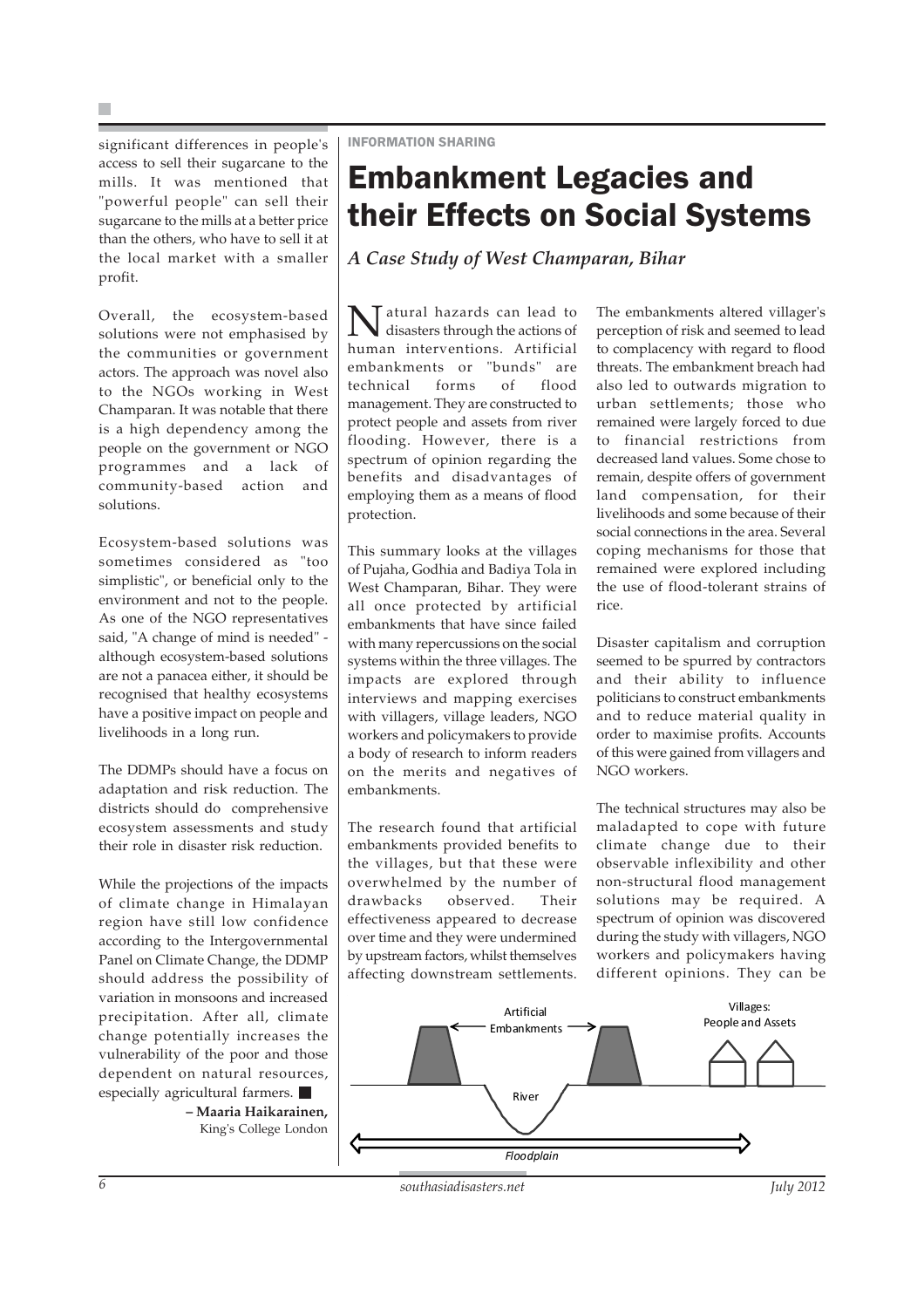grouped into (1) those that hate them, (2) those that want more of them and (3) those that see advantages and disadvantages in them and want to review their construction on a caseby-case basis.

Overall, embankments can be good in offering flood protection to individual villages in the short-term. However, they can be undermined by upstream barrages, siltation, soil erosion and natural changes in the river, all of which cannot be predicted with total accuracy. Therefore, they are not guaranteed in the long-term and can cause great damage if/when they fail in the future. Their impacts extend beyond where they are built and can negatively affect downstream villages. As Dixit (2009:77) commented on embankments, *"[there are] two types: those that have breached and those that will breach"*.

There are several recommendations for the DDMP of West Champaran on the subject of artificial embankments. In the 'Hazard Analysis' of the proposed DDMP, settlements near to existing artificial embankments should be considered as exposed despite the presence of these technical structures. They are exposed to the possibility of embankment failure and the risk of flash floods. The villagers near to embankments may also become less resilient to the effects of the river due to the adverse effects on their livelihoods and social structures.

The Water Resources Department (WRD) appears to be in charge of the release of water from upstream barrages in the district. Better coordination between District Officials and the operators of the upstream barrages such as the WRD could lead to improved water management and water release. This could in turn benefit villages that are downstream from the barrages by reducing the incidence of high river volume releases, reduce flash flood risk and reduce the undermining of



Embankments can be good in offering flood protection.

artificial embankments downstream. The WRD should be encouraged to take a role in the DDMP, which could also improve their accountability and reduce sudden upstream barrage water releases.

Embankment monitoring takes place in some but not all villages in the district. Community-run monitoring can lead to the identification of sections of the embankment that may breach before flood events. A system to then report these incidents to district officials, for repair, could decrease the likelihood of embankment failures.

Mock drills and attempts to improve awareness of the risk from flooding should be undertaken in villages in close proximity to embankments. This would counter the perceived *"it will never happen to me"* mindset and hopefully overturn complacent attitudes to the flood risk. In improving villager's attitudes to flooding there will be better flood preparedness and a more proactive stance on the natural hazard. UNICEF reported that they faced a similar problem and held "realisation meetings" with the villagers in order to empower them. They initially had limited success, but may now be

yielding positive results. There should also be improved awareness of the issues surrounding artificial embankments– both the positives and negatives. Currently many people are not fully informed; this includes villagers, village leaders, district officials and NGO workers.

In terms of 'Recovery and Reconstruction Strategies' one aspect that is not currently proposed in the DDMP is to reduce the outward migration of both the skilled and unskilled from villages affected by floods. This reduces village cohesion, can lead to a reduction in labour for village projects and leave the most socially isolated and financially restricted behind to deal with the flood repercussions. Strategies could include alternative livelihood creation, MNREGA project employment and including local people in both the planning and implementation of reconstruction works in their villages.

The findings from this research will hopefully inform future policy on DDMPs and provide knowledge of artificial embankments for policymakers and NGOs.

> **– Steven Forrest,** King's College London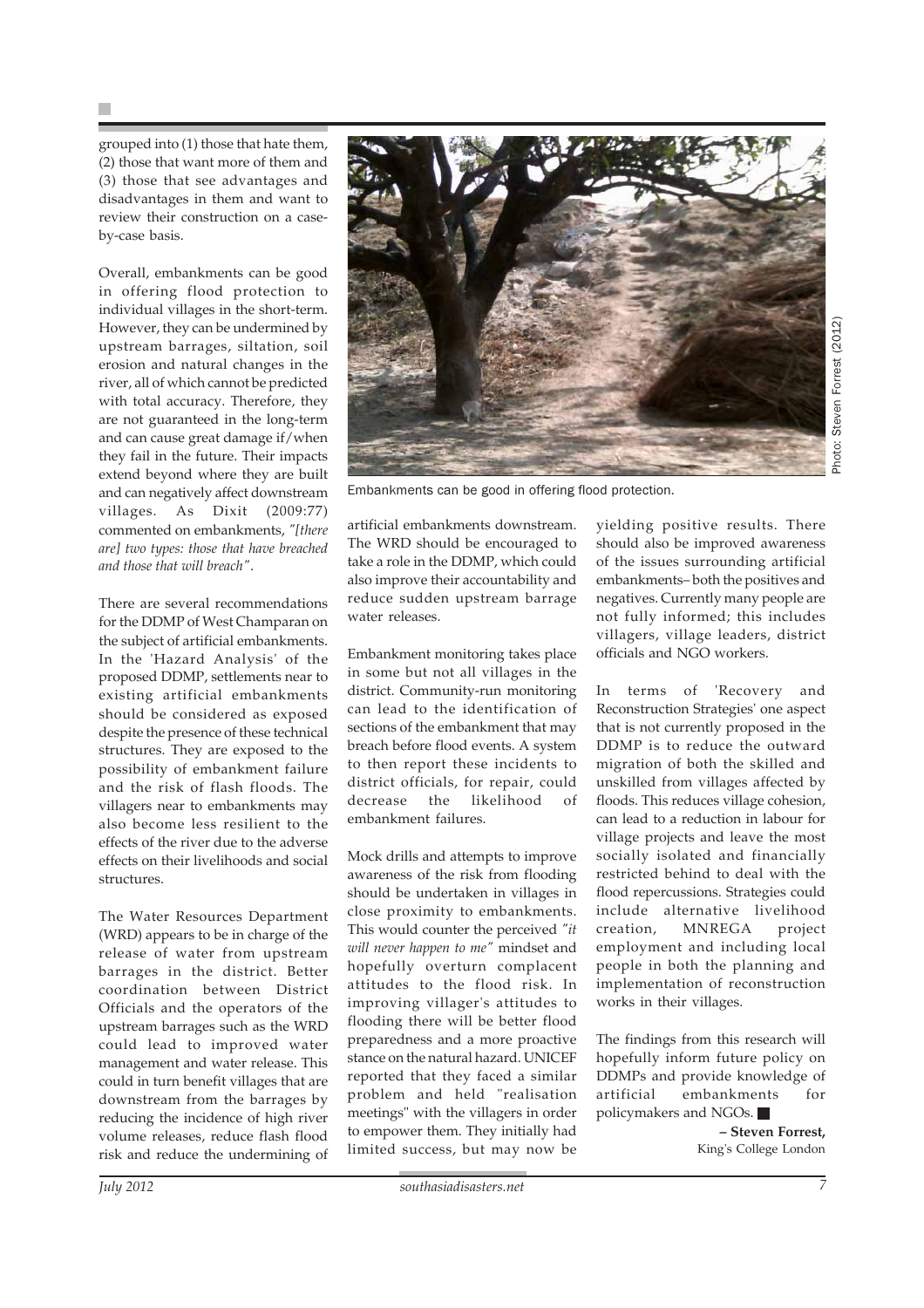INFORMATION SHARING

### Resilience and the District Disaster Management Plan of West Champaran

*Exploring the potential for integration of resilience thinking and disaster risk management in a wider development context.*

This article presents findings from<br>four-weeks research in the district of West Champaran, Bihar, India, investigating resilience in the context of DRR and development.

The state of Bihar is particularly vulnerable to flooding and suffers greatly due to its high population density and physical location. Between 2007 and 2008 flooding submerged nearly 40% of Bihar's districts, destroying 10,000,000 hectares of crops, 20,000 houses and badly damaging another 44,000 houses. The 2007 flood was described by the UN as the worst flooding in memory to hit Bihar.

In 2004, in an effort to reduce the vulnerability of many states to disasters, such as the flooding in Bihar, the National Institute of Disaster Management (NIDM) organised workshops with the Ministry of Home Affairs and the UNDP to decide on how best to implement disaster management activities. This led to the establishment of the 2005 Disaster Management Act (DMA). The DMA required each district to establish an organisational body, to be known as the District Disaster Management Authority (DDMA). The DDMAs were to be the leading bodies in each district, in charge of planning, coordinating and implementing District Disaster Management Plans (DDMP). The DDMPs aim to incorporate disaster prevention, preparedness and response / recovery strategies. This article explores the concept of resilience as a



Infrastructure development should be disaster resilient.

possible means of up-scaling DRR and development and contributing to the DDMP.

Resilience is a concept that has emerged through the joining of multidisciplinary traditions (Mitchell and Harris, 2012). It is a risk reduction approach which argues for decreased vulnerability through a flexible approach to capacity building. Many governments / officials are reluctant to address vulnerability due to the increasing uncertainty of disaster variability, frequency and intensity, particularly light of climate change. Therefore a resilience approach is being considered increasingly important as it is a flexible win-win approach to DRR.

Resilience encourages strategies that allow for increased uncertainties by supporting and encouraging innovative ideas that capitalise on

and diversify opportunities (Pelling and Mustafa, 2010).

Photo: Sumiko May (2012)

How to identify and measure specific components of resilience and use them to examine the opportunities, constraints and impacts that resilience and mitigation can have on DRR and development, is the next step. Pelling and Mustafa (2010) have identified 10 components of resilience:

- 1. Diversity
- 2. Joined-up governance
- 3. Flexibility
- 4. Localism
- 5. Preparedness
- 6. Equity
- 7. Social capital
- 8. Non-linearity
- 9. Process learning
- 10. Co-responsibility

Many believe that the integration of resilience in DRR and development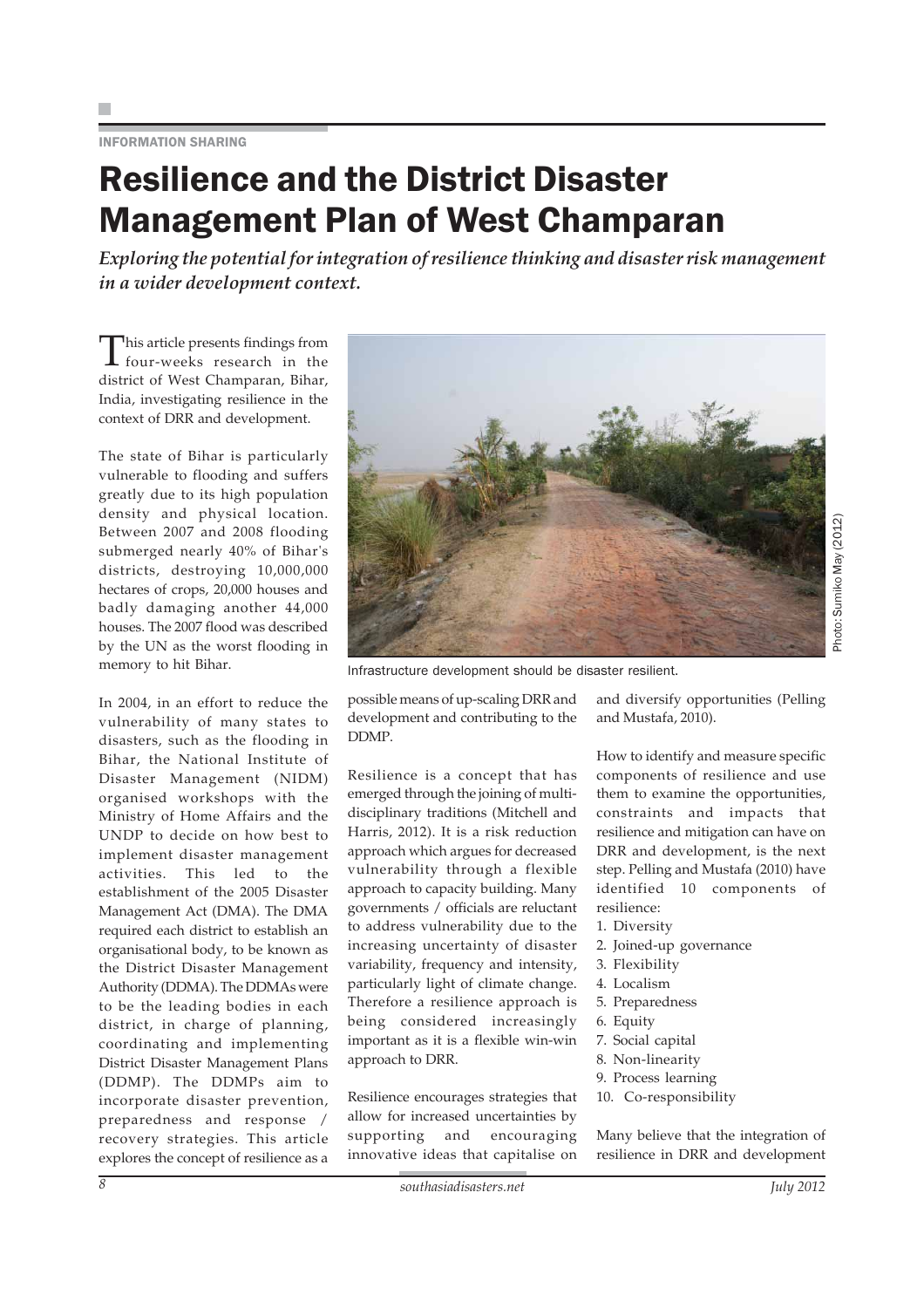is key to simultaneously increase adaptive capacity, poverty reduction, decrease hazard exposure, reduce vulnerability and encourage longterm environmentally sustainable solutions all in a context that is conducive to development.

This article recognises the need to contribute empirical data on the dissonance between resilience and development (growth) within the context of the proposed DDMP, in the specific context of flooding in Bihar. It aims to identify gaps and determine existing barriers to the integration of resilience thinking in existing DRR and development strategies and to determine the potential for better integration of DRR within the development paradigm in the hope of up-scaling existing methods of DRR, which can be used to influence the revised DDMP. This research contributes to the existing discussion on the role of resilience characteristics in development and DRR strategies, such as the aforementioned DDMP and whether resilience increases or decreases vulnerability. It also investigates whether the integration of DRR and development can positively reduce overall vulnerability not just for the shortterm, but also the long-term. It investigates how resilience is currently positioned within existing DRR, development and DDMP policies in Bihar, in particular the district of West Champaran. It then explores what elements or characteristics of resilience can be identified and whether those characteristics were implemented intentionally as part of a resilience strategy or are simply components of a wider approach. Data analysis has determined how appropriate it is to enhance resilience components of the various policies. It discusses whether a more resilience-based approach will enhance the existing DRR and development strategies or by taking such an approach in fact distort or



Shelters in flood-prone areas need to be resilient.

undermine wider development objective.

Data was collected in three phases over four-weeks during a series of semi-structured interviews.

**Phase 1.** Interview Panchayat community leaders and any individuals working as community project coordinators, involved in DRR and development programmes at a community level, in the communities of; Godhaiya, Pujaha and Badiya Tola.

**Phase 2.** Semi-structured interviews with individuals involved in the implementation of DRR development policies.

**Phase 3.** A series of semi-structured interviews with policy makers (NGOs, stakeholders, government...) involved in any element of DRR, CCA and / or development, whether that be directly or indirectly

Findings showed that the ten components of resilience identified by Pelling and Mustafa (2010) were evident in many of the DRR and development policies. However, in the implementation process many of these components were lost and it was

difficult to identify them at the community level. The research does suggest however that a more resilience-based approach will help to increase adaptive capacity, reduce poverty, decrease hazard exposure, reduce vulnerability and encourage long-term environmentally sustainable solutions if implementation was effective. Research also found that the resilience components identified by Pelling and Mustafa (2010) were not conclusive.

To be truly resilient one must take into consideration the social and cultural norms of a community and the complicated realities of corruption and bribery as well as the trade-off between DRR and development. While in theory the ten components of resilience should work effectively, in reality the practical implementation of such components is more complex. Even if the concept of resilience is fully considered during the planning and policy making process, if it is not efficiently turned into actions and implemented at the village level then such concepts are of little consequence and do little to truly impact on DRR and development.

> **– Sumiko May,** King's College London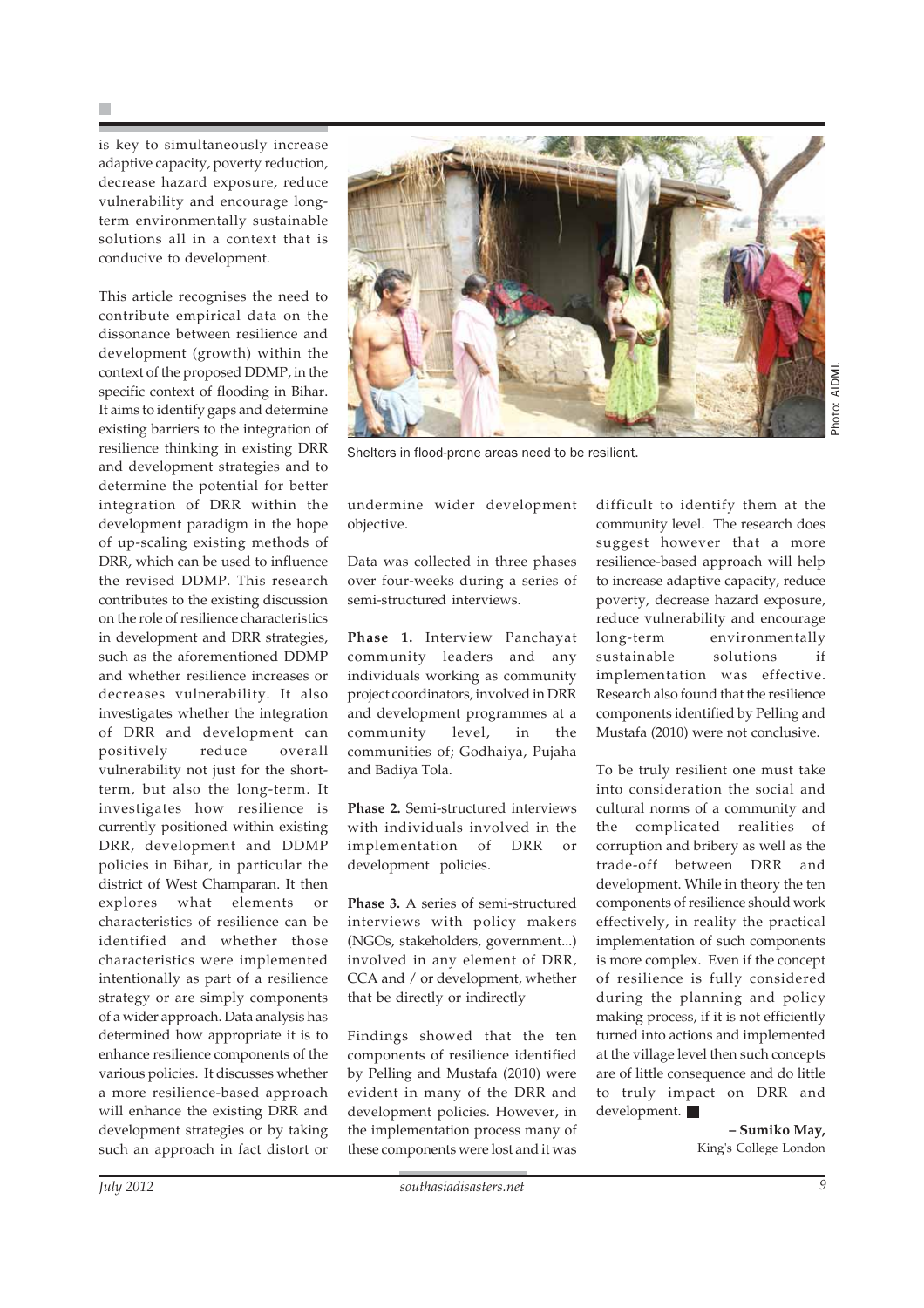#### RISK ASSESSMENT

### Hazards, Vulnerability and Capacity Building of West Champaran – Macro Analysis

Bihar lies mid-way between the humid West Bengal in the east and the sub humid Uttar Pradesh in the west. It is bounded by Nepal in the north and by Jharkhand in the south. The Bihar plain is divided into two unequal halves by the river Ganga that flows through the middle from west to east. West Champaran is northern part of the Bihar. Near to Nepal and Uttar Pradesh<sup>1</sup>.

Flood and other disasters occur frequently in the northern parts of Bihar in India. North Bihar is usually badly affected by flood due to heavy rain in the Nepali portions of river catchments. Food and drinking water become scarce, making people consume contaminated water which cause water borne diseases. Infrastructural and communications facilities also are disrupted and schools remain closed for at least

three months. Loss of agricultural livelihood leading to heavy migration, poor governance, and service delivery, compound the perils of the flood-affected community<sup>2</sup>. During the floods, people in West Champ ran face many problems. There is a great loss of human life and livestocks often affecting the poor in the rural population. Their houses have been destroyed and they have few livelihood options. All other livelihood activities also cease. During the floods, the average cattle loss is relatively higher in comparison to human loss.3

Communities in this area are extremely vulnerable economically, due to their lack of land ownership and reliance on the landowners, lack of savings, and lack of employment opportunities. Villagers earn only 30 rupees a day for their work in the



fields, and only have work for approximately 110 days of the year. Communities are dependent upon moneylenders, and often have to borrow at 10 per cent interest (monthly) to buy medicines, repair homes etc.4 The floods in northern Bihar have led to massive displacement and destruction of life and property. It has affected over half a million children who are the most vulnerable victims of child mortality, malnutrition, disease, trafficking, and being orphaned.

A combination of all the strengths and resources available within a community, society, or organisation that can reduce the level of risk and the effects of a disaster.<sup>5</sup> Education is a tool that can play a vital role in improving the socio-economic condition of the nation. It empowers citizens with analytical abilities, leads to better confidence levels and fortifies one with will power and goal-setting competencies<sup>6</sup>.

West Champaran will be highlighted as the model district in the context of making District Disaster Management Plan (DDMP) Pro-Poor. The process of making DDMP in West Champaran is led by Caritas India. The process will focus on streamlining the government's major flagship programs like MNREGA, Total Sanitation Campaign, Indira Awas Yojna, Swarn Jayanti Rozgar Yojna etc for building communities resilient to hazards. **– Arpan Abinash**

- 1 http://www.biharonline.in
- 2 http://reliefweb.int/node/
- 3 www.cambridgeforecast.org
- 4 http://tilz.tearfund.org
- 5 http://www.tezu.ernet.in/cdm
- 6 http://bepwchamparan.org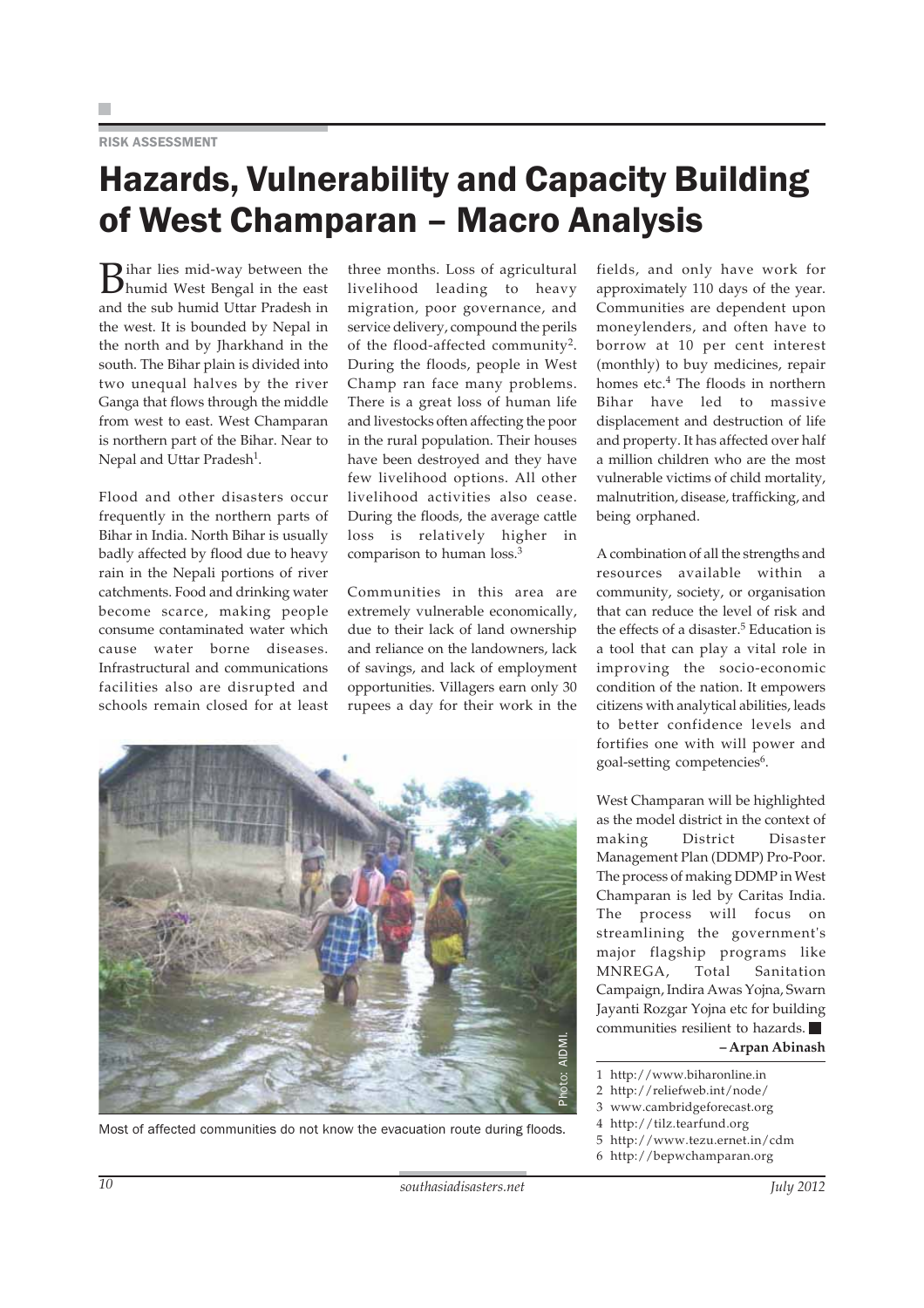#### KNOWLEDGE SHARING

### Disaster Management – A District Level Approach Perspective

India has been traditionally<br>susceptible to natural calamities on ndia has been traditionally account of its distinctive geo-climatic conditions. Floods, droughts, cyclones, earthquakes and landslides have been recurring phenomena. About 60% of the landmass is prone to earthquakes of various intensities; over 40 million hectares is prone to floods; about 8% of the total area is prone to cyclones and 68% of the region is vulnerable to drought.<sup>1</sup>

The approach to the District Disaster Management Plan emphasises on preparedness, prevention, response and mitigation. The procedures mentioned in the plan intend to sustain developmental gains, minimise loss of lives and conserve natural resources. Especially in the context of India, being a country which is and will be highly affected by climate change impacts, the conservation of nature plays a crucial role.

A healthy and functioning ecosystem such as coastal areas, wetlands and forests reduce human vulnerability to hazards by acting as a protective shield for supporting livelihood and reducing the impact of disastrous natural events. Ecological measures that support a sustainable ecosystem, such as promoting integrated water resources management and good water governance help in conserving nature - and hence need to be given utmost priority.<sup>2</sup>

The State of Gujarat for example is vulnerable to many disasters like



Afforestation in Gujarat.

earthquake, drought, flood, cyclones etc.3 We at GIZ IS India are striving hard to improve the quality and extent of forests in the State of Gujarat: Currently we are implementing the "Gujarat Forestry Development Project" in which we mainly focus on afforestation, which can in the longrun facilitate in decreasing disasters. The rehabilitation and protection of the forests help prevent soil erosion, the impacts of heavy storms and avoid floods by stabilising the ground, to avert surface run off. The key results of this project so far have aided in significant biomass accumulation, increased soil fertility, greater water retention capacities and establishment of locally adapted

forests. Furthermore models of sustainable forest management practices and institutional arrangements for wider replication (beyond Gujarat) are provided.

Rising out of natural disasters, however, there certainly is a pressing need for improvement and for strengthening existing institutional arrangements with the support of trained expertise to make the initial response to the District Disaster Management Plan more effective.

### *–* **Hans-Herrmann Dube,**

Director, GIZ International Services, Regional Office South Asia, New Delhi

3 Gujarat State Disaster Management Authority, http://www.gsdma.org/.

<sup>1</sup> National Disaster Management Division, Ministry of Home Affairs, http://www.ndmindia.nic.in/EQProjects/ Disaster%20Management%20in%20India%20-%20A%20Status%20Report%20-%20August%202004.pdf.

<sup>2</sup> IUCN International Union for Conservation of Nature, http://www.iucn.org/about/work/programmes/ ecosystem\_management/disaster/solutions/.